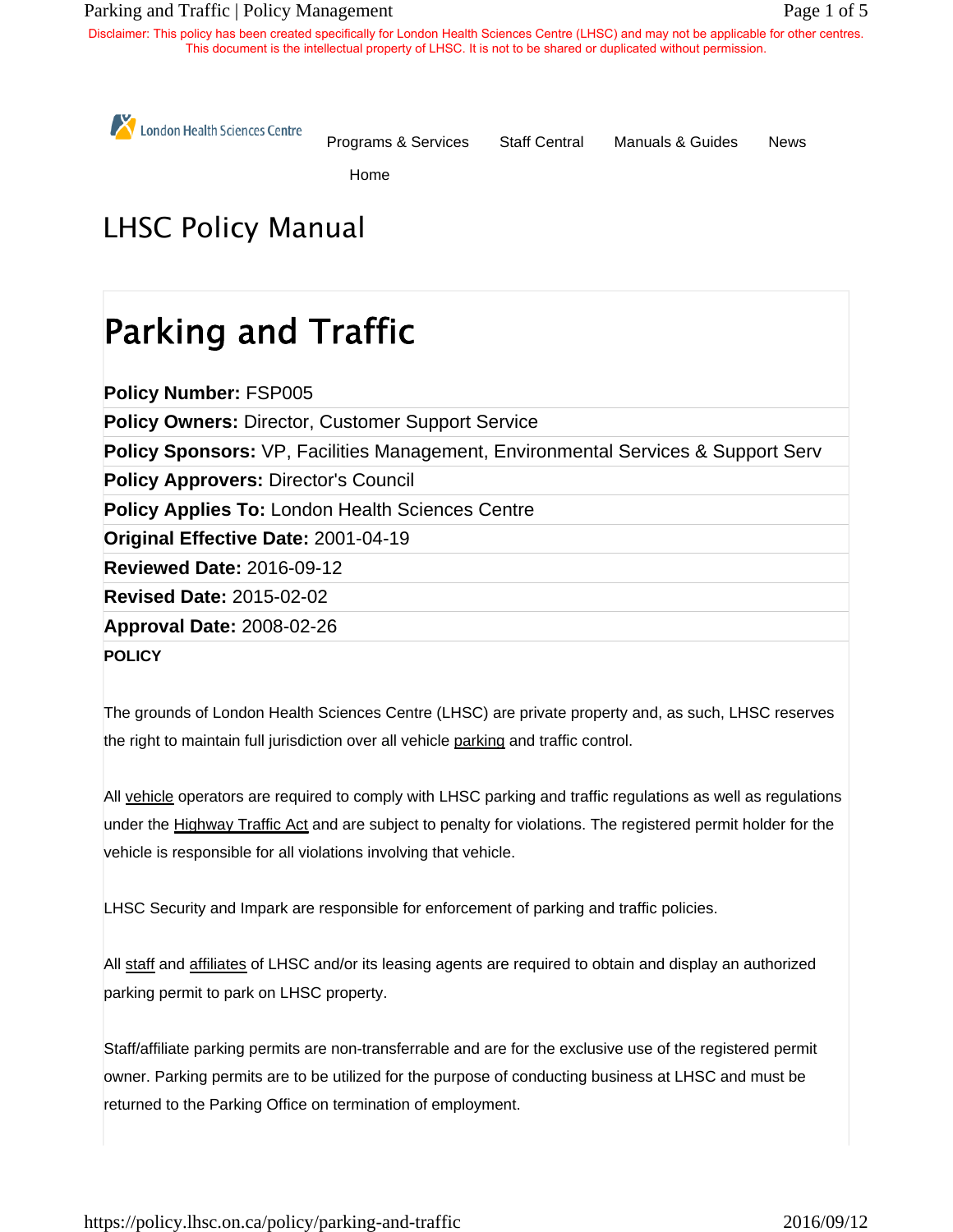#### Parking and Traffic | Policy Management Page 2 of 5

Disclaimer: This policy has been created specifically for London Health Sciences Centre (LHSC) and may not be applicable for other centres. This document is the intellectual property of LHSC. It is not to be shared or duplicated without permission.

All persons are responsible for providing correct information to obtain parking privileges. Persons who provide false information may have parking privileges withdrawn.

Vehicles are not permitted anywhere upon LHSC grounds other than in accordance with parking permit designation.

Vehicles left on LHSC property or leased property for a period of more than 48 hours without prior notification of the LHSC parking office will be considered abandoned and may be treated as such.

The issuance of a permit to park constitutes permission to park in a designated area. LHSC is not responsible for loss or damage to vehicles, including contents or injuries to persons, however caused.

Bicycles must be parked in designated parking racks only.

Recreational vehicles or vehicles towing a trailer are not permitted in parking lots or facilities. Drivers of recreational vehicles and other **oversized vehicles** must check with the parking attendant/office.

Traffic on LHSC property is limited to 20 km per hour. Speeds lower than 20 km per hour may be necessary in areas with pedestrians or hazards.

Questions or concerns regarding parking policies should be directed to the Parking Office at ext. 53078 (VH) or ext. 32446 (UH).

# **PROCEDURE**

#### **1. Parking Rates**

1.1. Parking rates and payment options are designated by LHSC in conjunction with Impark.

# **2. Staff and Affiliate Parking Permits**

- 2.1. Parking permits are issued by the LHSC Parking Office only.
	- 2.1.1. One parking permit will be issued per fee paid.
	- 2.1.2. A parking permit comes with an associated parking lot/s assignment.
- 2.2. One vehicle only is allowed in parking facilities per permit at one time.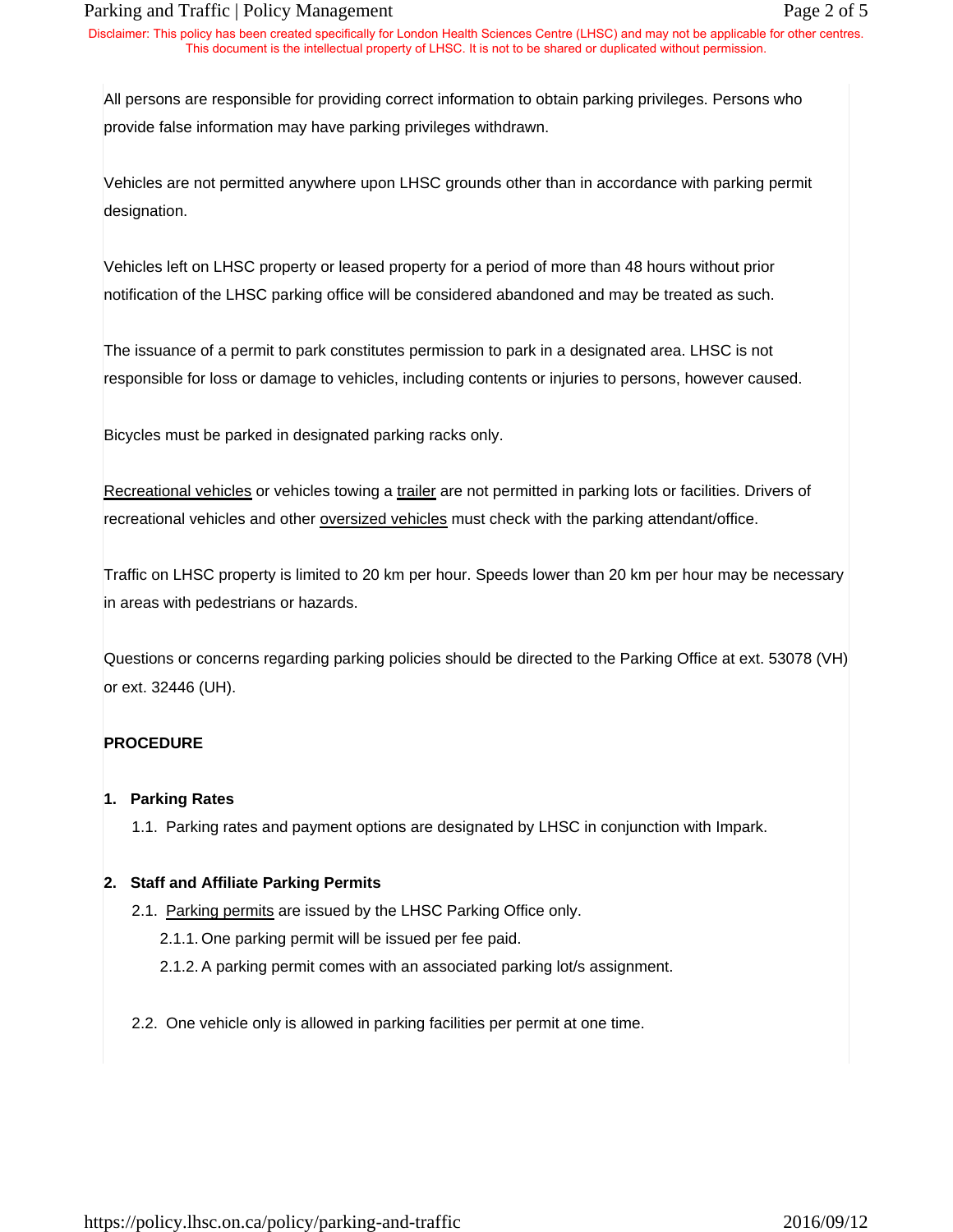Disclaimer: This policy has been created specifically for London Health Sciences Centre (LHSC) and may not be applicable for other centres. This document is the intellectual property of LHSC. It is not to be shared or duplicated without permission.

- 2.3. Parking permits must be visibly displayed as designated by the Parking Office depending on type of permit. A vehicle entering a parking area without a visible parking permit may be refused entry to the parking area and requested to use alternative parking (i.e. meters or visitor's lot at prevailing rates). Any vehicle parked on LHSC property or leased property without the appropriate permit displayed as described will be considered an unauthorized parker and will be treated as such.
- 2.4. A parking permit may be replaced if stolen, broken/damaged, non-functioning, or lost. A replacement cost may be charged at the discretion of the Parking Office. There is a mandatory replacement fee for lost permits.
- 2.5. Persons cancelling their parking permit or holding an expired permit, including those whose employment or affiliation is ending, must return their permit to the Parking Office.

#### **3. Permit Holder and Vehicle Information**

3.1. Contact the Parking Office at ext. 53078 (VH) or ext. 32446 (UH) to report any changes to permit holder or vehicle information.

#### **4. Parking and Traffic Violations**

- 4.1. Violations include:
	- 4.1.1. Unauthorized parking, which includes double-parking, parking in any parking area or reserved section of any parking area without a properly issued and displayed parking permit, parking in an emergency or loading zone, bus stop, roadway (including roadways and driving surfaces within parking areas), lane, driveway, walkway, on any grassed or landscaped area, or stopping for over 10 minutes in any time restricted zone, unless specifically permitted,
	- 4.1.2. Failure to obey instructions or signals of LHSC Security Guard, Impark employee or any person acting in the discharge of duties related to traffic or parking, and
	- 4.1.3. Driving on LHSC property in a careless manner, which includes driving over the posted speed limit and not obeying traffic signs.
- 4.2. Vehicles and/or persons violating the parking regulations of LHSC may be subject to any or all of the following actions:
	- 4.2.1. Written warning (Security Notice),
	- 4.2.2. Withdrawal of parking privileges and/or permit,
	- 4.2.3. Towing of vehicle. All towing charges, including any loss or damages are at the owner's risk and expense, and

# 4.2.4. Legal action.

https://policy.lhsc.on.ca/policy/parking-and-traffic 2016/09/12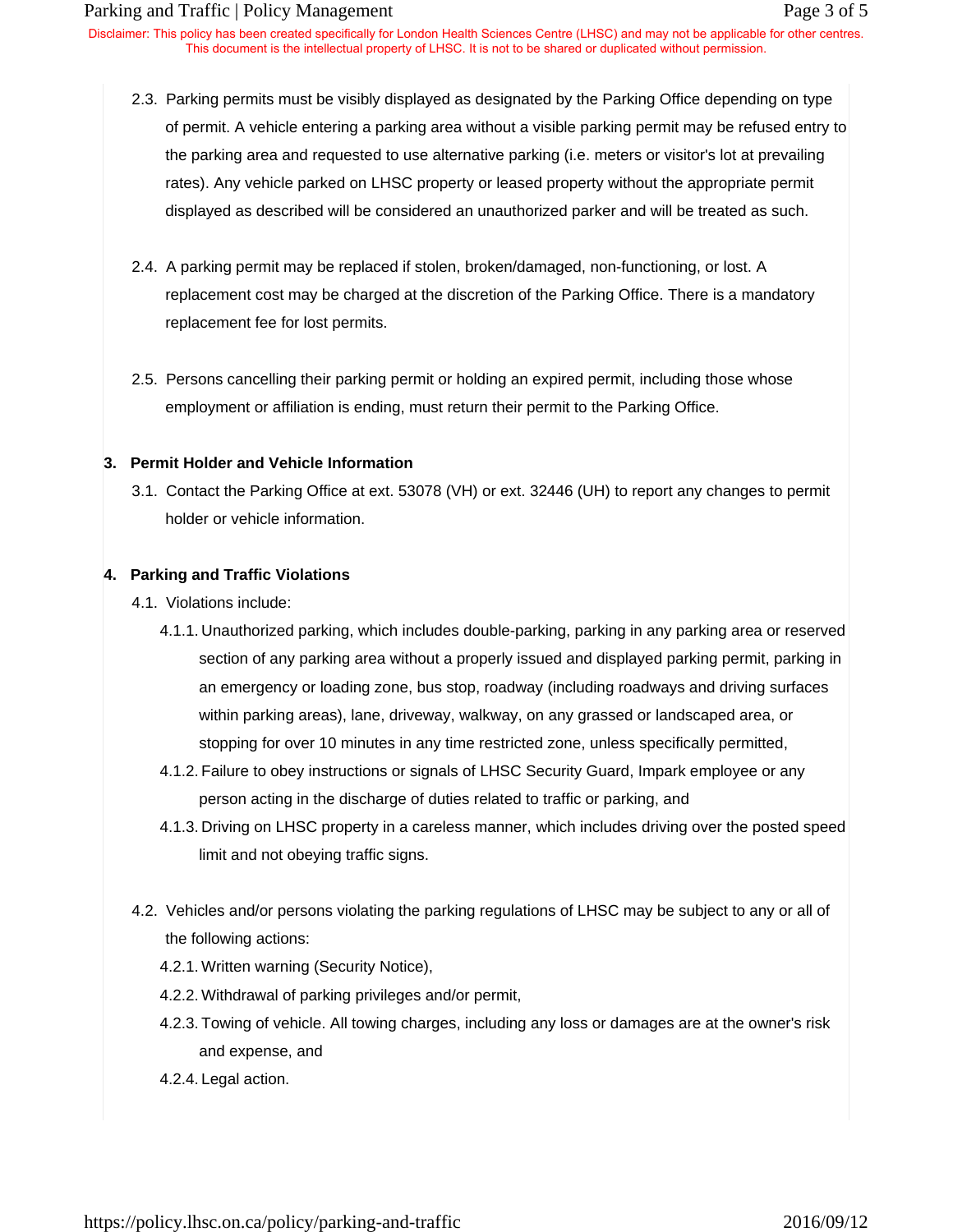Disclaimer: This policy has been created specifically for London Health Sciences Centre (LHSC) and may not be applicable for other centres. This document is the intellectual property of LHSC. It is not to be shared or duplicated without permission.

- 4.3. Any person parking a vehicle anywhere (including roadways) on LHSC property while his/her parking privileges are withdrawn, or in contravention of the parking regulations, may be considered a trespasser, liable to prosecution by the Hospital under the Trespass to Property Act.
- 4.4. Questions or concerns regarding parking violations should be directed to Security.

### **5. Motor Vehicle Collisions, Loss and/or Damage to Property and Injuries**

5.1. Motor vehicle collision, loss and/or damage to property, or injuries to persons while on LHSC property should be reported immediately to Security and report the event in AEMS.

# **DEFINITIONS**

**Affiliates** – Individuals who are not employed by the organization but perform specific tasks at or for the organization, including:

- Credentialed Professional Staff with a hospital appointment (e.g. physicians, midwives, dentists),
- Students,
- Volunteers,
- Contractors or contracted workers who may be members of a third party contract or under direct contract with the organization, and
- Individuals working at the organization but funded through an external source.

**Oversized Vehicles** – A vehicle that goes beyond the painted lines in a parking lot or facility.

**Parking** – The halting of a vehicle, whether occupied or not, except when halting temporarily for the purpose of, and while actually engaged in, the loading or unloading of goods or passengers.

**Parking Permit** – Includes gate card plus decal, transponder or other temporary parking device.

**Recreational Vehicle** – A camping trailer, motor home or tent trailer used for the purpose of accommodation.

**Staff** – Individuals who are employed by the organization.

**Trailer** – Any apparatus which is pulled or towed by another vehicle.

**Vehicle** – An automobile, motorcycle, motor assisted bicycle, trailer, or recreational vehicle.